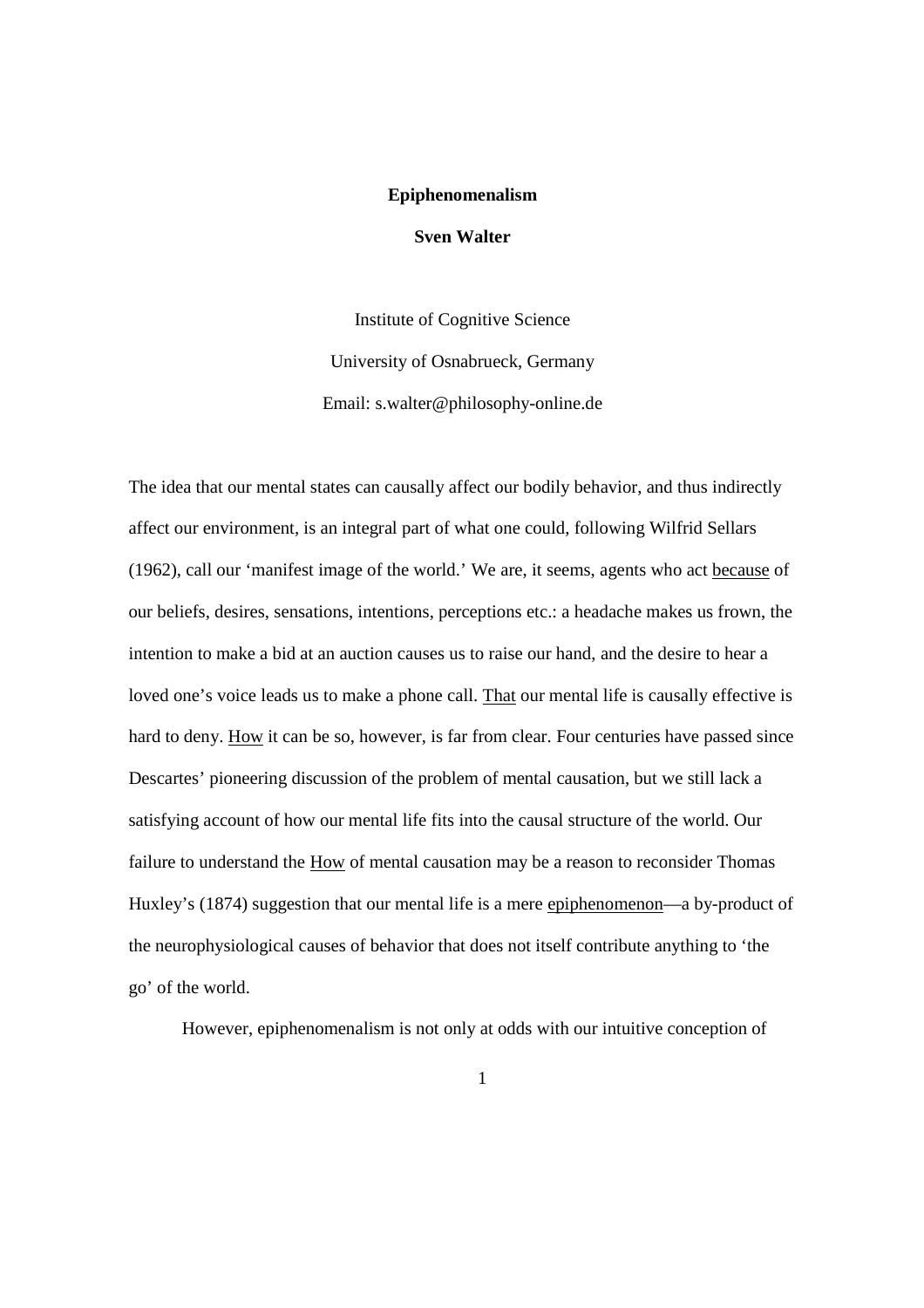ourselves as autonomous agents. It also faces a whole series of theoretical difficulties. Among other things, it appears to undermine freedom of the will, the possibility of an evolutionary account of the mind, our conviction that others enjoy a mental life similar to ours, the application of epistemic norms like justification, warrant, or reasonableness to processes of belief formation, the distinction between reasons for an action and the reasons for which it was performed, and our ability to refer to, have knowledge of, and memories about mental states. In this short chapter, there is no room for a comprehensive discussion of all these objections to the view that mental phenomena are epiphenomena (see Walter [2007a] and [2008a]). I will only briefly sketch two of the most important of them below, saying why the epiphenomenalist's standard response to them appears unsatisfactory. Then I consider an issue that has so far been mostly neglected, viz., the question which account of causation would allow for a coherent formulation of the epiphenomenalist's position. Finally, I will suggest an alternative version of epiphenomenalism, which, though not free from problems, may be superior to the traditional version.

## **1. Epiphenomenalism**

Epiphenomenalists typically maintain that every mental event has a complete physical, in particular: neurophysiological, cause, while no mental event is ever a complete or even a partial cause of any other event. It seems as if our behavior is caused, or causally influenced, by our beliefs, desires, sensations etc., but in fact the regular succession of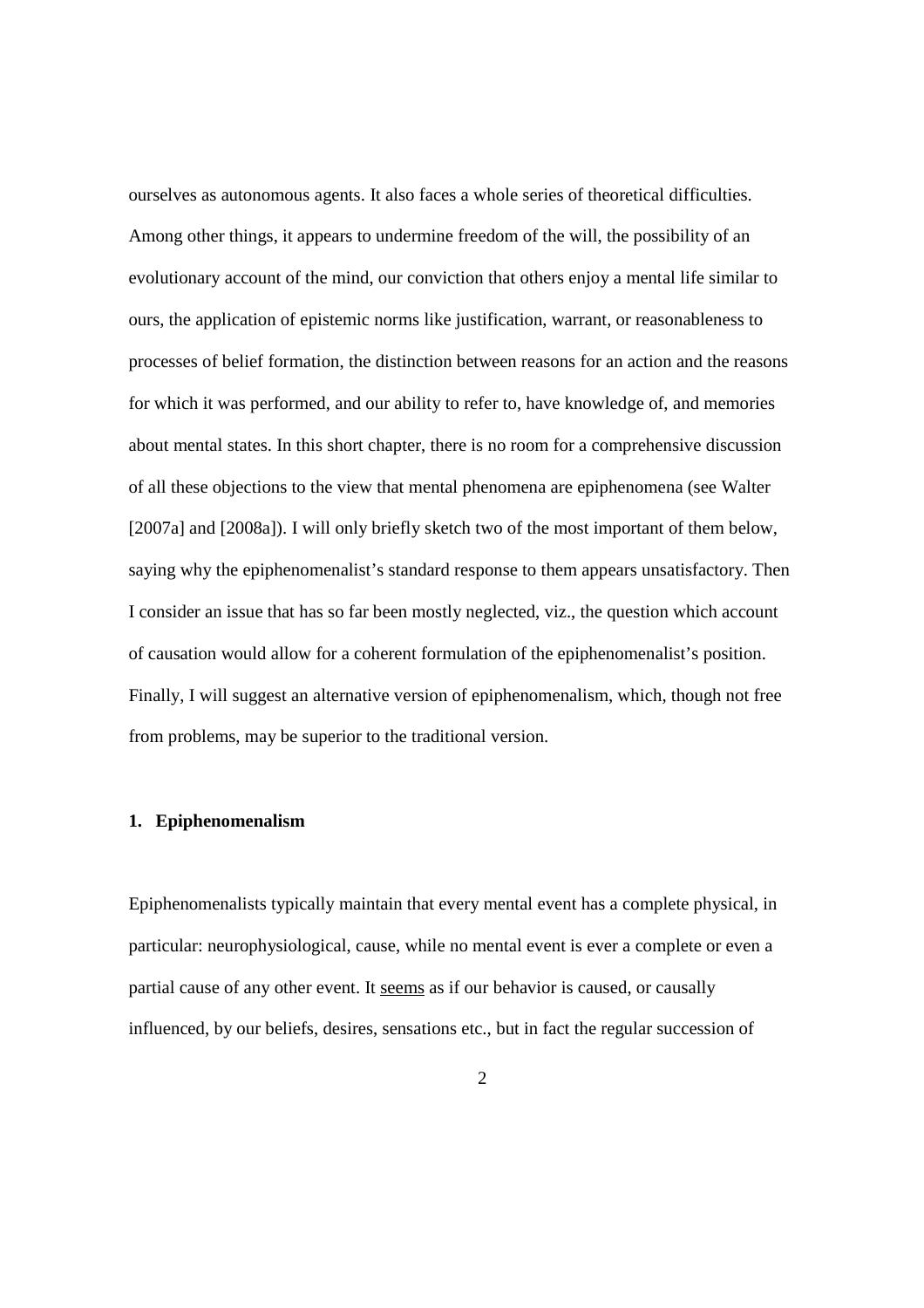mental and physical events—our headache being followed by our frowning, our desire to call a loved one being followed by our making a phone call etc.—is the result of causal processes at the underlying neurophysiological level. Epiphenomenalism evolved in the late eighteenth and nineteenth century as a consequence of two apparently discordant beliefs about the world: (1) the growing scientific confidence that our world is a world of purely physical causes governed by physical laws and driven by physical forces only, and (2) a decidedly dualistic trust in the distinctness of mind and brain. Epiphenomenalism managed to reconcile these two conflicting convictions. The view that modern science allows only for physical causation is compatible with dualism if the mental has no causal impact upon the physical.

Traditional epiphenomenalism can thus be characterized by the three claims of Irreducibility, Causal Dependence, and Causal Impotence:

- (IR) No mental event is identical with or reducible to a physical event. [Irreducibility]
- (CD) Every mental event that has a cause has a (set of) physical event(s) as complete cause. [Causal Dependence]<sup>1</sup>

-

 $1$ <sup>1</sup> (CD) allows for the possibility of uncaused mental events. Epiphenomenalism is thus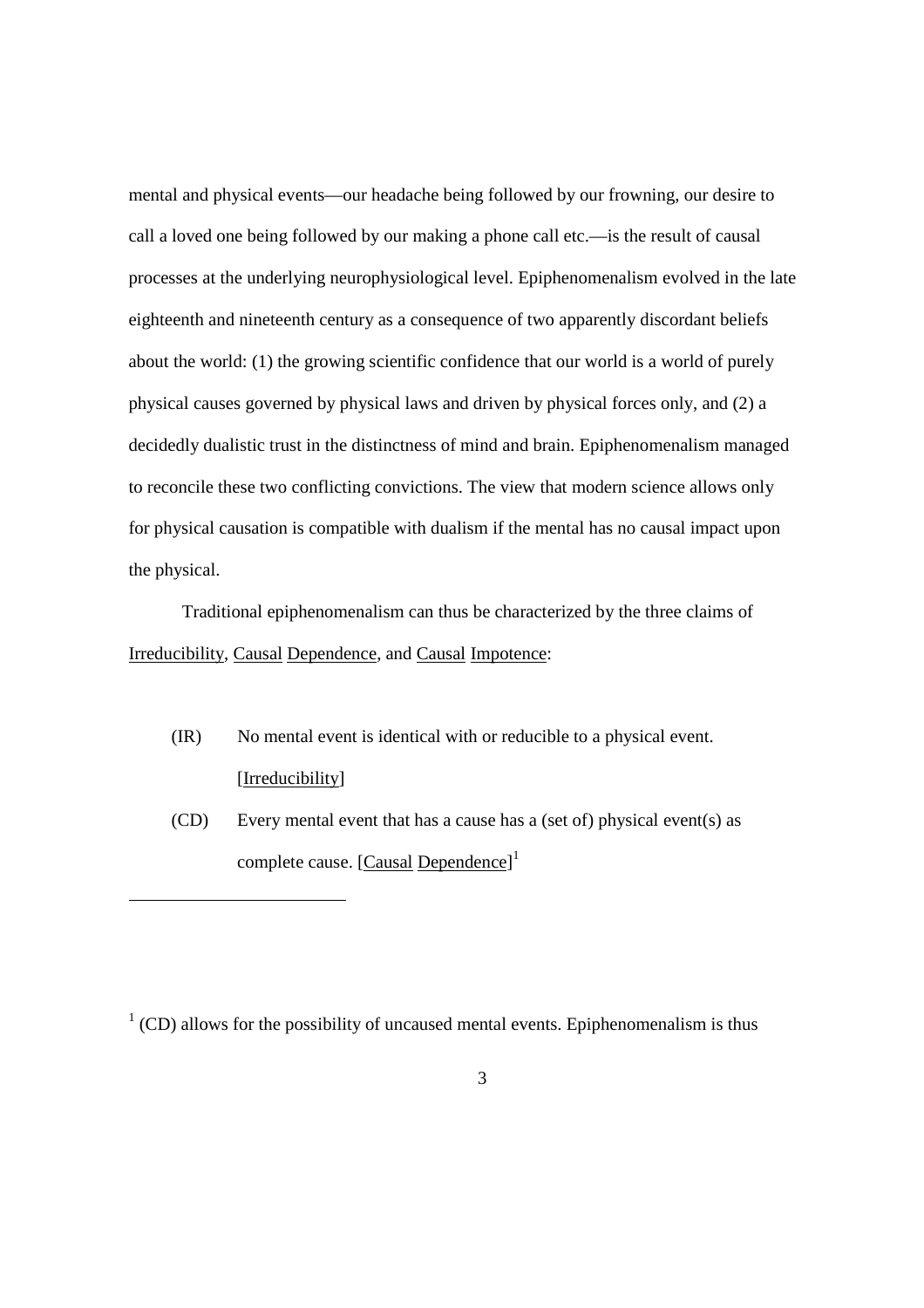(CI) No mental event is a complete or even a partial cause of any other event. [Causal Impotence]

Thesis (CD) plays a pivotal role in the epiphenomenalist's typical response to standard objections. (CD) ensures that whenever the epiphenomenalist's opponent appeals to a mental cause m in order to explain some phenomenon, there is a physical event p, viz., m's physical cause, which, the epiphenomenalist can claim, actually plays the causal role her opponent attributes to  $\underline{m}$  (see sects. 2 and 3 for examples of this strategy). Nor, obviously, can the epiphenomenalist give up (CI) and remain an epiphenomenalist. Finally, apart from the fact that something like (IR) is accepted by most philosophers of mind, there would be little or no reason to endorse epiphenomenalism in the first place, if mental events were identical with or reducible to physical events. Arguably then, (IR), (CD), and (CI) form the core of traditional epiphenomenalism. Yet, we will see in sect. 4 how they may cause trouble for the epiphenomenalist. First, however, let us consider two of the most prominent objections against the view that the mental is a mere epiphenomenon.

compatible with mental events that are not causally grounded in physical events, as long as they have no effects.

-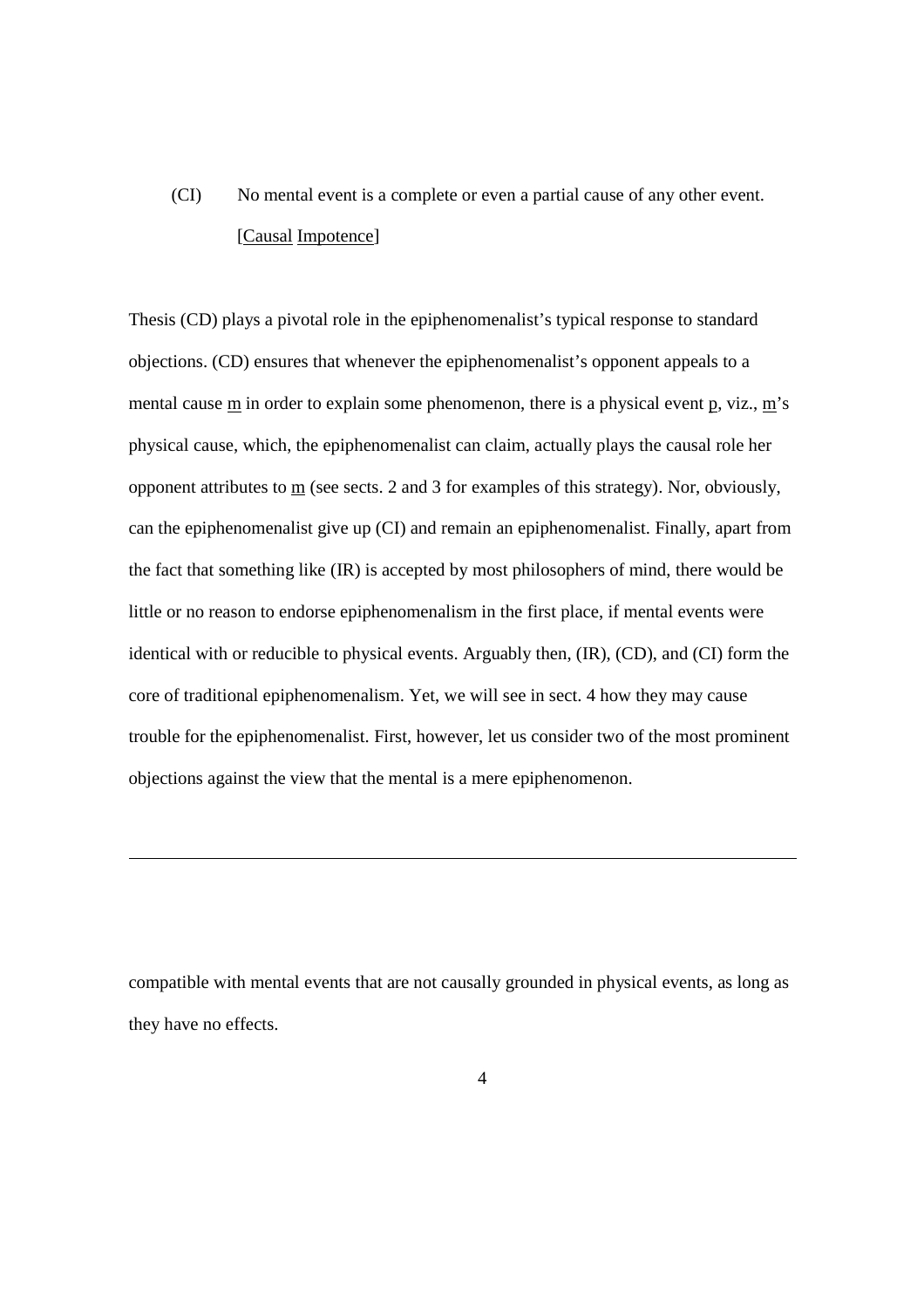#### **2. The objection from evolution**

One leading line of objection to epiphenomenalism goes as follows: The human mind seems to be the result of a process of evolution by natural selection. But in order for natural selection to get a hold on a trait, that trait must make a causal difference to an organism's fitness. Since epiphenomena cannot be selected for, and since the mind was selected for in the course of evolution, epiphenomenalism must be false (see, e.g., Popper 1978).

The standard response on behalf of epiphenomenalism is that natural selection can propagate a trait that does not increase (or even decreases) an organism's fitness, as long as it is correlated with a sufficiently beneficiary trait. To take Jackson's (1982, p. 134) standard analogy, a polar bear's having a heavy coat decreases its fitness since it slows it down, thereby making it vulnerable. Nevertheless, a polar bear's having a heavy coat is the result of a process of natural selection, since having a warm coat increases the bear's fitness, and a polar bear cannot have a warm coat without having a heavy coat. There was selection of a heavy coat, but only because there was selection for a warm coat, and the latter was impossible without the former. Analogously, it is said, our mind, although it is an epiphenomenon, may have developed because it was a by-product of certain fitnessenhancing neurophysiological structures: for the epiphenomenalist, what is selected for in evolution are the neurophysiological structures of which our mind, which has no survival value of its own, is an effect.

Usually, that is all the epiphenomenalist has to say in response to the objection from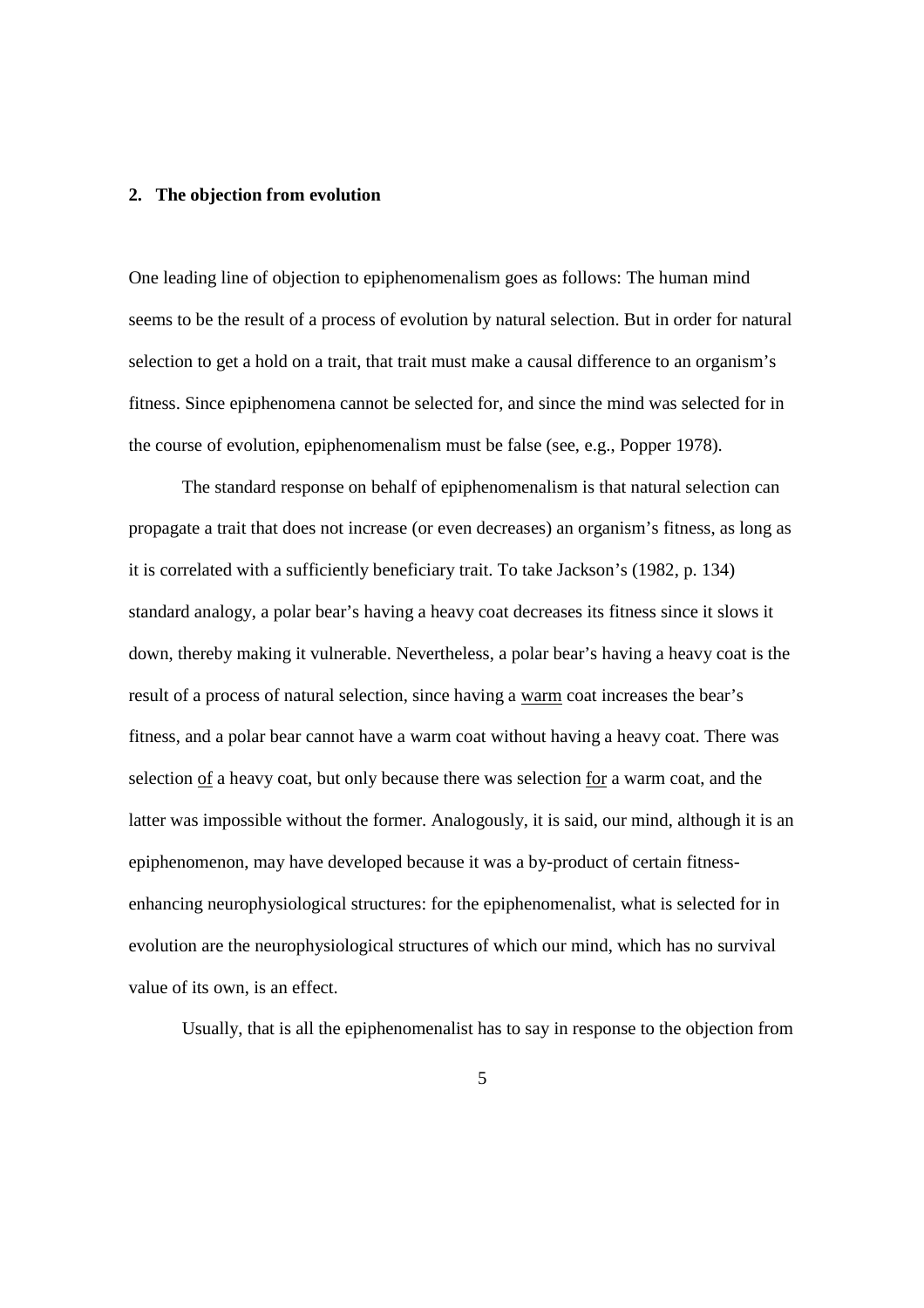evolution (two laudable exceptions are Robinson [forthcoming] and Corabi [2007]). However, that response seems wanting for several reasons.

First, suppose a university's admissions office proclaimed that an applicant's religion has no influence upon her chances of being accepted, but it turned out that all accepted students have the same religion. That would cry out for an explanation, and the same holds if it is claimed that our mind is an epiphenomenon but that as a matter of (brute) fact, evolution has seen to it that any (healthy) brain of sufficient complexity is accompanied by a conscious mind.

Second, the usual analogies show that evolution can propagate a trait that is neutral or detrimental for an organism's fitness. They do not show, however, that evolution can propagate a trait that does not make any causal difference whatsoever (after all, the polar bear's heavy coat affects its behavior: it slows it down). The mind, it seems, would be the only co-evolved trait which has no effect at all.

Third, we understand perfectly well why a selection pressure for a warm coat has lead to a heavy coat—the isolatory properties of a polar bear's coat depend upon its thickness, and the thicker the coat is, the heavier it is. In contrast, we do not have the slightest idea why a selection pressure for certain neurophysiological structures should necessarily have lead to a conscious mind (due, of course, in part to what Joe Levine calls the 'explanatory gap'; see his contribution to this volume).

This does not show that the epiphenomenalist's standard response is irreparably flawed, but it shows that the typical analogies alone are an insufficient response to the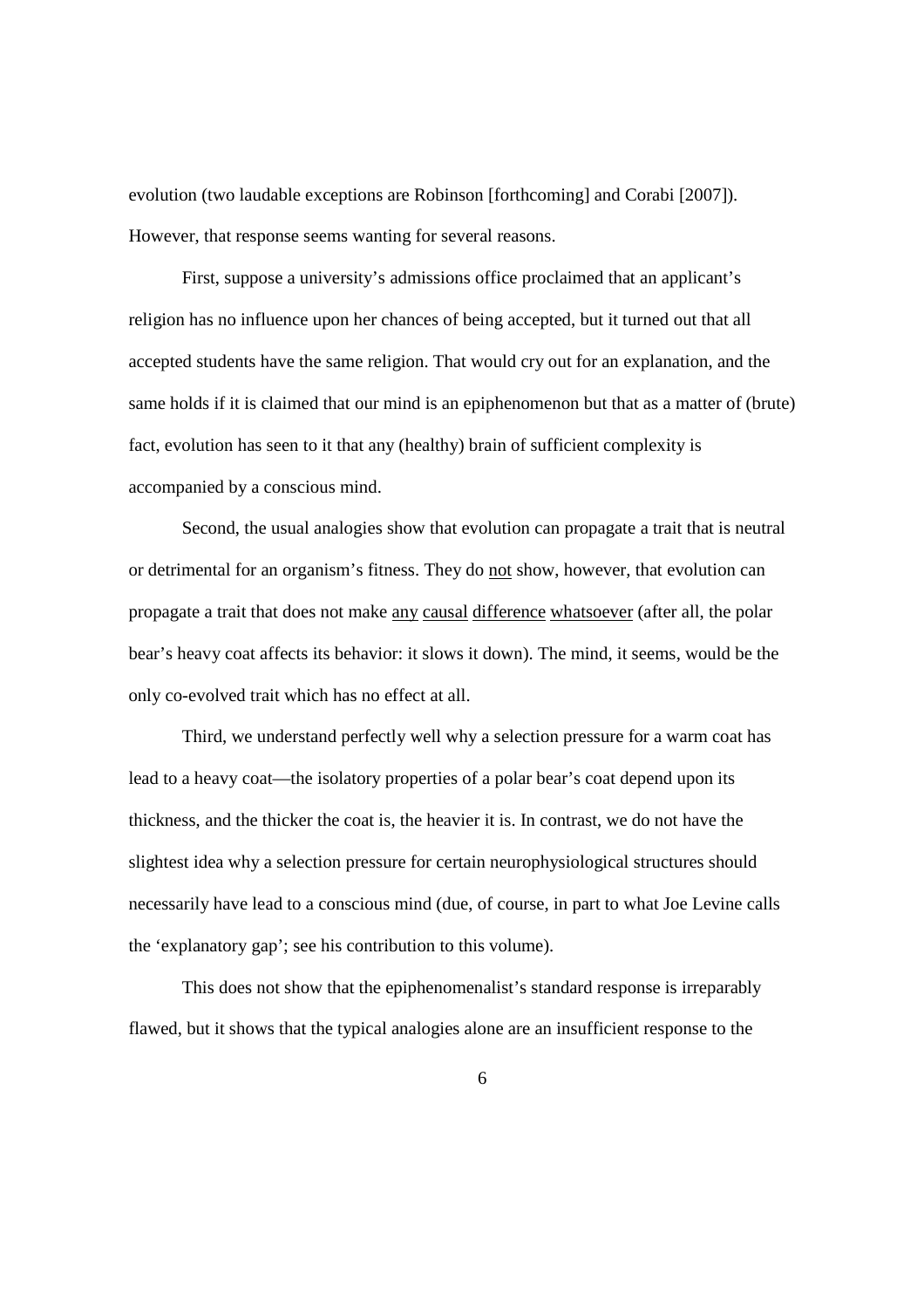objection from evolution. Although this is not the place to go into the details, let me suggest the outline of a different rejoinder. Our mind is no doubt the result of a process of evolution (we have one, but we have ancestors that did not have one). That does not entail, however, that our mind is the result of a process of natural selection. Natural selection is one of the mechanisms behind evolution (the change of allele frequencies within populations), but not the only one. That point was made famous by Gould and Lewontin (1979), and has recently been backed up by researchers in so-called 'Evo-Devo' (evolutionary development), who argue that factors in the embryonic development of an organism can affect evolution without there being any specific selection pressures, for instance because there is not enough variation in the gene pool for natural selection to be effective (e.g., Carroll 2005). This of course falls short of establishing that our mind is not a result of natural selection, but it shows that a crucial premise of the objection from evolution—that natural selection is the only mechanism that could explain the evolution of our mind—needs more support than it is usually given.

# **3. The objection from other minds**

Another important objection is that epiphenomenalism undermines any justification for our confidence that others enjoy a conscious mental life similar to ours (see Benecke 1901; Jackson 1982, pp. 134–135). The problem is that the typical solution of the so-called 'other minds problem'—that we are justified in believing in other minds since we can observe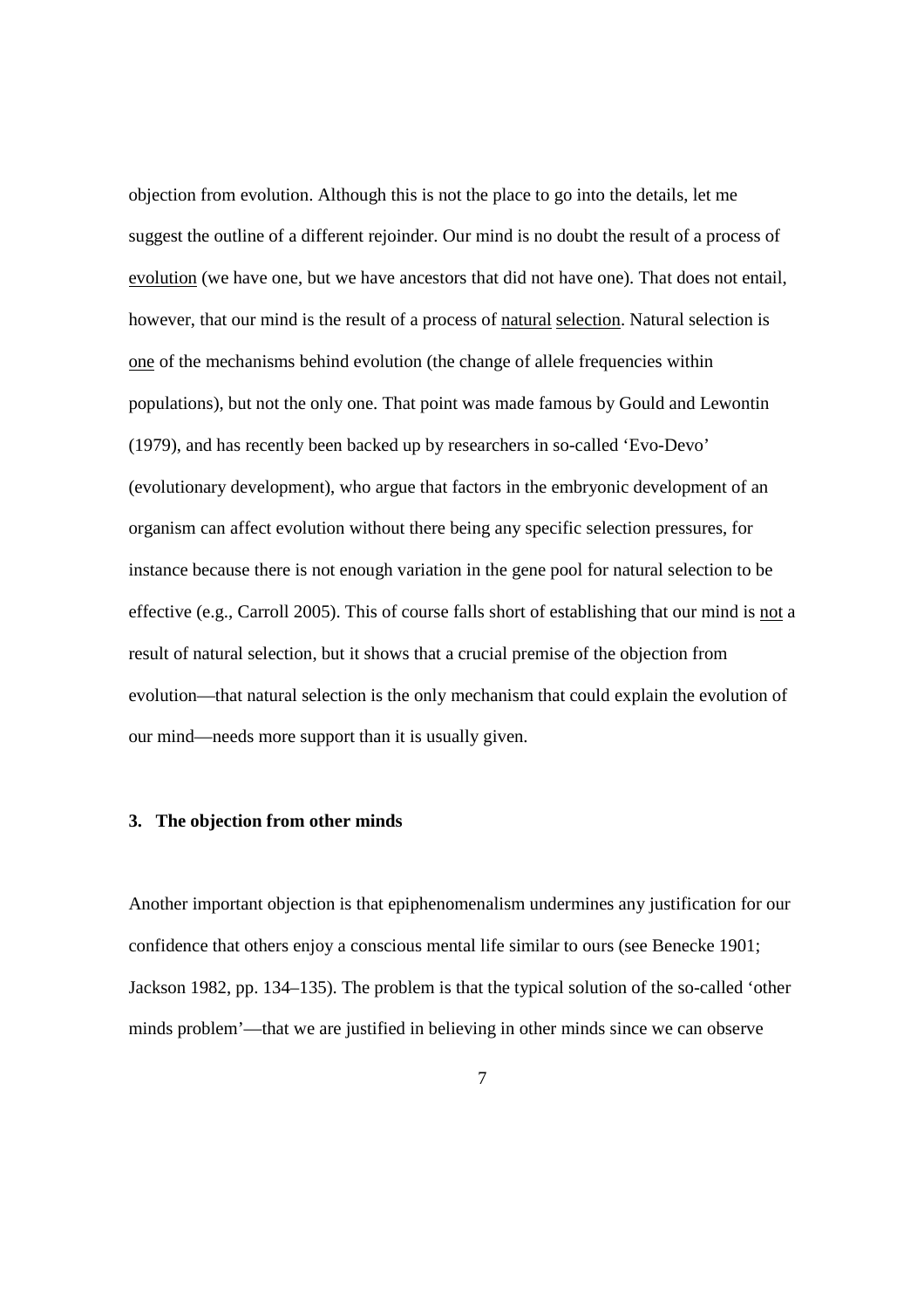others' similar behavior and can infer from their similar behavior similar underlying mental causes (see Anita Avramides' contribution to this volume)—is not available to the epiphenomenalist since she denies that the mental plays any causal role in the production of behavior.

The standard response on behalf of epiphenomenalism is that instead of inferring a similar mental life that serves as the cause of behavior, we can infer similar neurophysiological causes of behavior, and then conclude that these similar neurophysiological causes are accompanied by a similar mental life as a further effect. That is, instead of inferring similar mental causes directly from similar behavioral effects, the epiphenomenalist first infers similar neurophysiological causes, and then in a second step similar mental effects from them. Again, however, this is unsatisfactory.

First, the epiphenomenalist's version is phenomenologically much less adequate than her opponent's story: it is obvious that the attribution of mental states to others depends upon their behavior, but it is not at all obvious that it depends upon the assumption of a similar neurophysiological make-up (see e.g., Dennett 1987, pp. 17–25).

Second, the epiphenomenalist's response is once again backed up by misleading analogies. According to Jackson (1982, p. 134), the epiphenomenalist's solution to the other minds problem is analogous to the following uncontroversial inference: My reading in The Times that the Spurs won justifies my belief that The Telegraph has also reported on the Spurs' victory, because from the report in The Times I can infer that the Spurs won, and from that I can infer that The Telegraph has reported on the Spurs' victory. However, what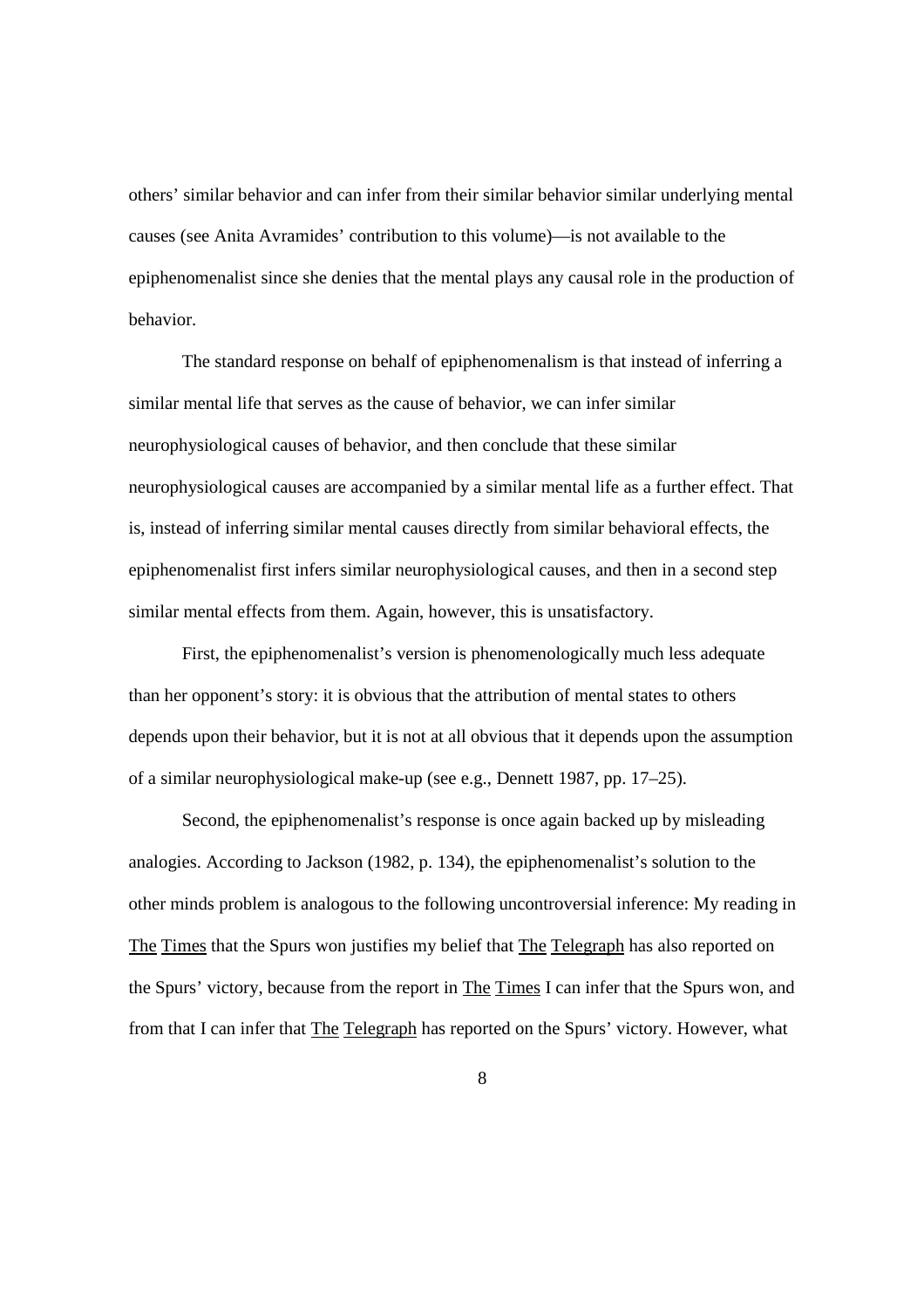justifies the inference from the inferred cause (the Spurs' victory) to the inferred effect (the report in the Telegraph) is no doubt the fact that we have frequently observed events similar to the former followed by events similar to the latter. That is where the analogy fails, however. For how often have we observed that neurophysiological states similar to ours were followed by mental states similar to ours? At best, we could observe such correlations in our own case, but even there few if any of us have done it.

Third, since the epiphenomenalist's story contains one more inference than her opponent's, viz., the one from a similar neurophysiological make-up to a similar mental life, and since this inference is not at all obvious, her alternative line of justification is epistemically less secure. Everyone must hold that the inference from behavior to the underlying causes is justified. But the epiphenomenalist must also hold that the inference to similar mental states as further effects is justified, and that seems risky, especially since we have little idea of why neurophysiological states should be accompanied by mental states at all. Hence, the epiphenomenalist's appeal to apparently uncontroversial cases where we infer one effect from another via a joint cause does not show that her alternative solution to the other minds problem is satisfactory.

This and the preceding section have shown how important (CD) is for the epiphenomenalist. (CD) ensures that for any mental event there is a physical event of which the epiphenomenalist can claim that it actually plays the causal role usually attributed to the mental event in question (enhancing our fitness, causing our behavior etc.). And as said in sect. 1, (CI) and (IR) are essential for the epiphenomenalist. Yet, sect. 4 will show that the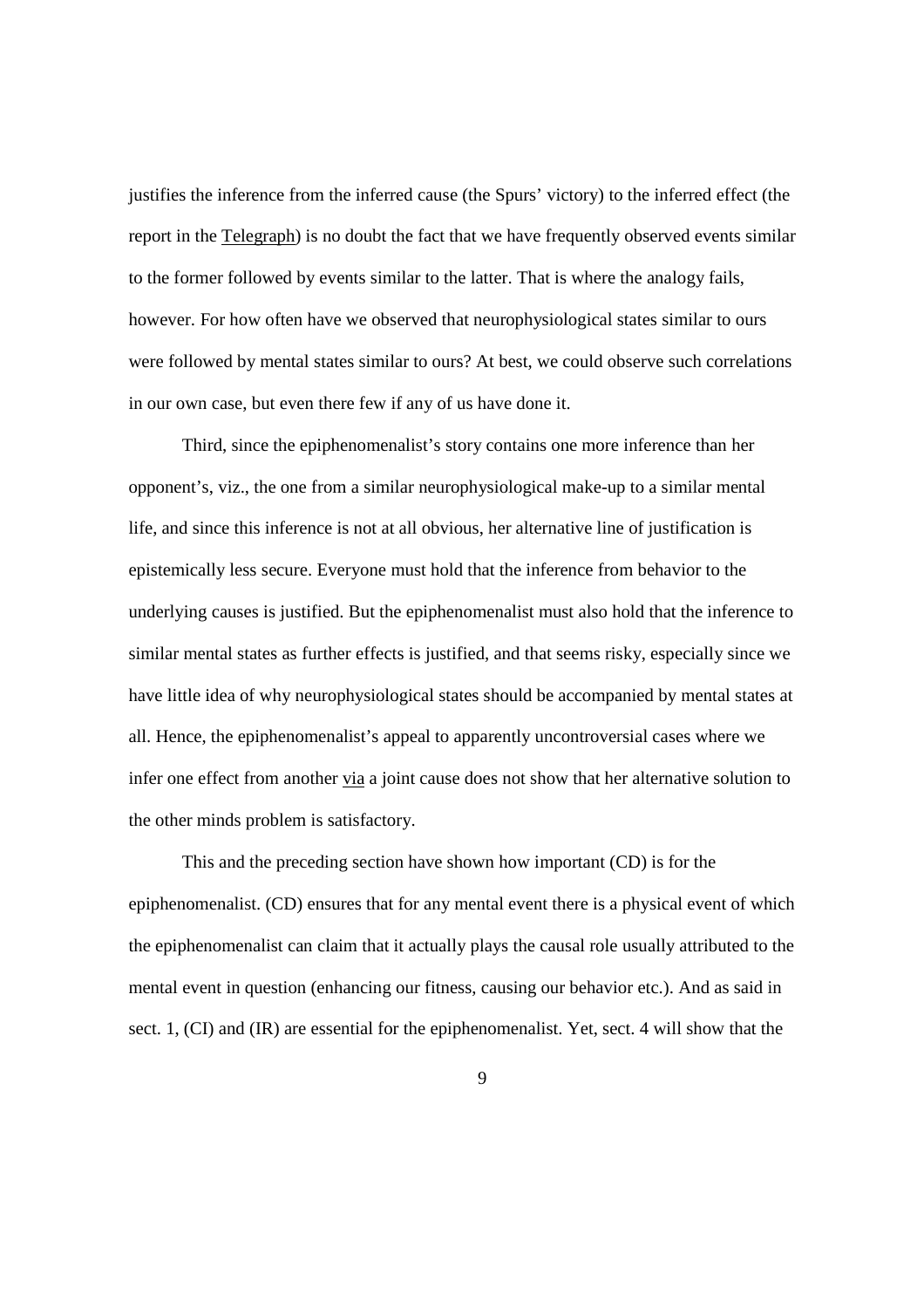combination of (CD), (CI), and (IR) can lead to some unexpected problems concerning the epiphenomenalist's account of causation.

# **4. Epiphenomenalism and causation**

-

Apart from theses (IR), (CD), and (CI), the epiphenomenalist must endorse a principle of Physical Closure like the following:

(PC) Every physical event which has a cause has a (set of) physical event(s) as complete cause. [Physical Closure]<sup>2</sup>

If there is at least one caused physical event, (PC) entails physical-to-physical causation. Moreover, if there is at least one caused mental event, (CD) entails physical-to-mental causation. Since the epiphenomenalist is making these causal claims, she thus ought to have some theory of causation, even though she maintains that mental-to-physical and mental-tomental causation are impossible. What has gone largely unnoticed so far in discussions of

 $2^2$  Given (CI), no mental event is a complete or even a partial cause of a physical event; hence, if a physical event has a cause at all, it must have a physical cause.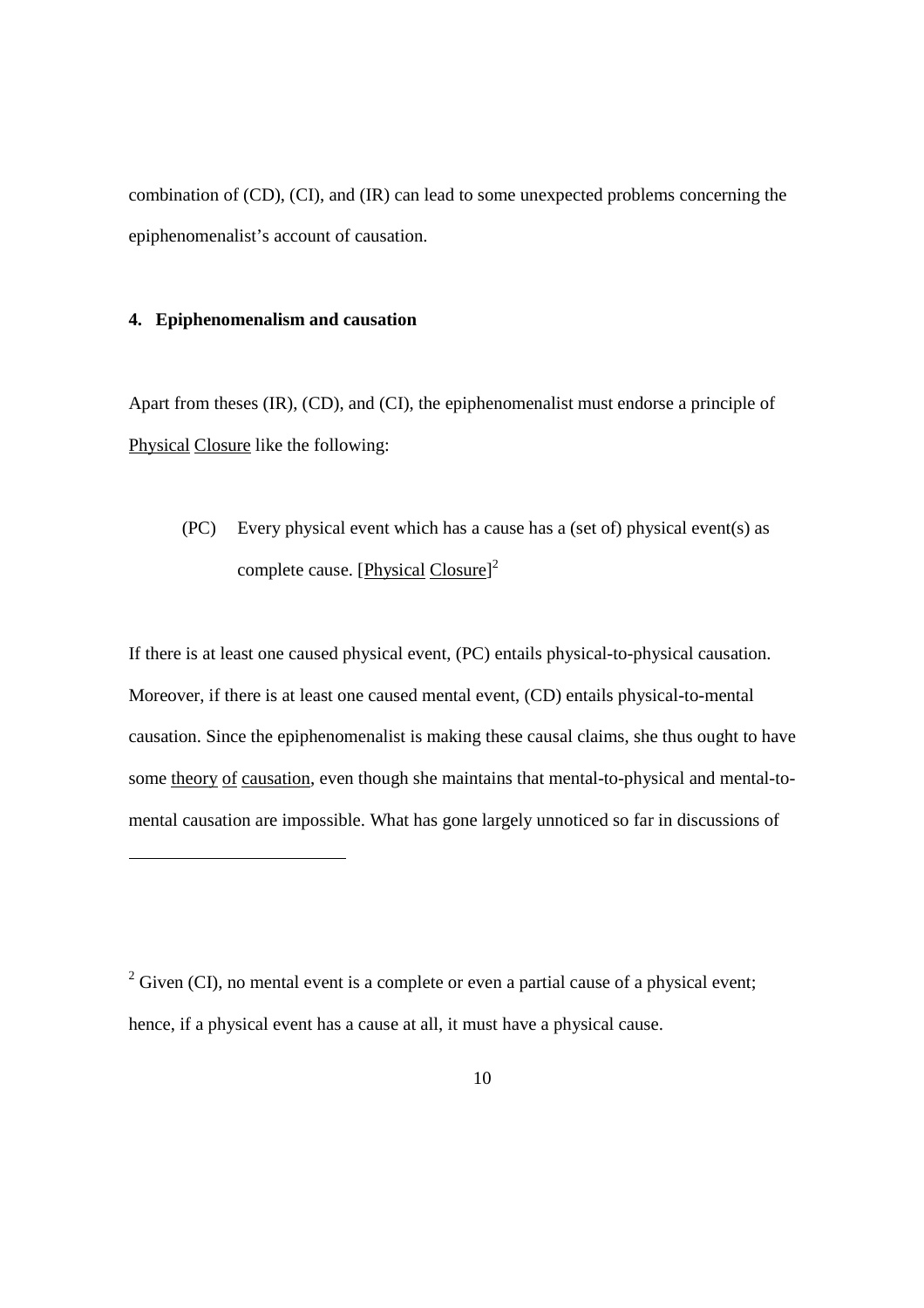epiphenomenalism (but see Lachs 1963) is that it is far from clear what conception of causation could account for the causal transactions posited in (PC) and (CD), while at the same time also respecting (CI). Given the limited space, it is impossible to consider each and every account of causation in detail, but the following should at least illustrate the nature and force of the problem for the epiphenomenalist.

Obviously, adopting a simple regularity account of causation which dispenses with any kind of causal necessity and analyzes causes as sufficient conditions of their effects will not do for the epiphenomenalist (a point noted by Broad [1925]). Roughly, the idea would be that if  $\frac{c}{c}$  and  $\frac{e}{c}$  are distinct events (and  $\frac{c}{c}$  is earlier than  $\frac{e}{c}$ ),  $\frac{c}{c}$  causes  $\frac{e}{c}$  iff there are event-types C and E such that c is of type C, e is of type E, and events of type C are regularly followed by events of type E. Yet, according to the epiphenomenalist, a mental event m will regularly be followed by a behavioral event b: since m and b have a common neurophysiological cause p, p will be regularly followed by both m and b, so that m will be regularly followed by b, too. Hence, if the epiphenomenalist invokes a regularity conception of causation to account for physical-to-physical and physical-to-mental causation, she is thereby violating (CI).

The same holds for Mackie's (1974) INUS account according to which causes are Insufficient but Non-redundant parts of an Unnecessary but Sufficient condition. My belief that I have forgotten my laptop at the check-in counter may not by itself be sufficient for my returning to the check-in counter (I may be convinced that catching my flight is more important), but only in combination with other conditions, where in addition I would not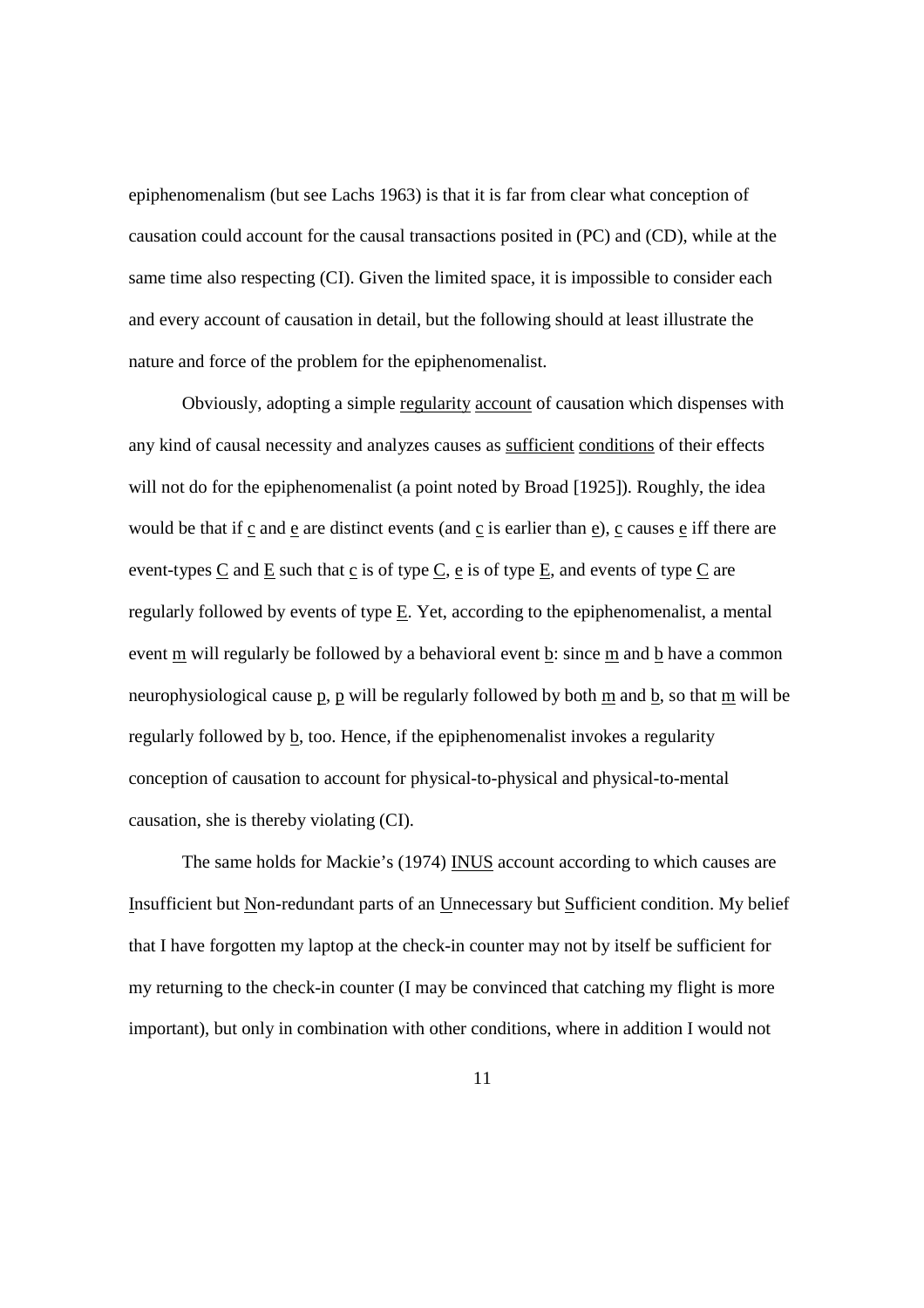have returned to the check-in counter under these conditions had I not believed that I had forgotten my laptop there. My belief would then be an INUS condition of my return to the check-in counter. Hence, if the epiphenomenalist invokes an INUS conception of causation to account for physical-to-physical and physical-to-mental causation, she is once again violating (CI).

Counterfactual accounts of causation typically treat causes as necessary conditions of their effects. Roughly,  $c$  is a cause of  $e$  iff, if  $c$  had not occurred,  $e$  would not have occurred.<sup>3</sup> Consider thus the counterfactual ' $\neg$ m  $\square \rightarrow \neg \underline{b}$ ', where m and  $\underline{b}$  are again a mental and a behavioral effect of a common neurophysiological cause p. Given (CD), had m not occurred, its cause p would not have occurred, and since p caused b, b would apparently not have occurred either (ceteris paribus). Had I not believed that I had left my laptop at the check-in counter, then, in the circumstances given, my belief's neurophysiological cause that according to the epiphenomenalist made me return to the check-in counter had been absent as well, so that, ceteris paribus, I would not have returned, had I not believed that I had left my laptop there. Thus, if the epiphenomenalist

-

<sup>&</sup>lt;sup>3</sup> 'Roughly' because since counterfactuals are not in general transitive, causation should not be defined as counterfactual dependence per se, but rather as a chain of counterfactual dependencies (see Lewis 1973).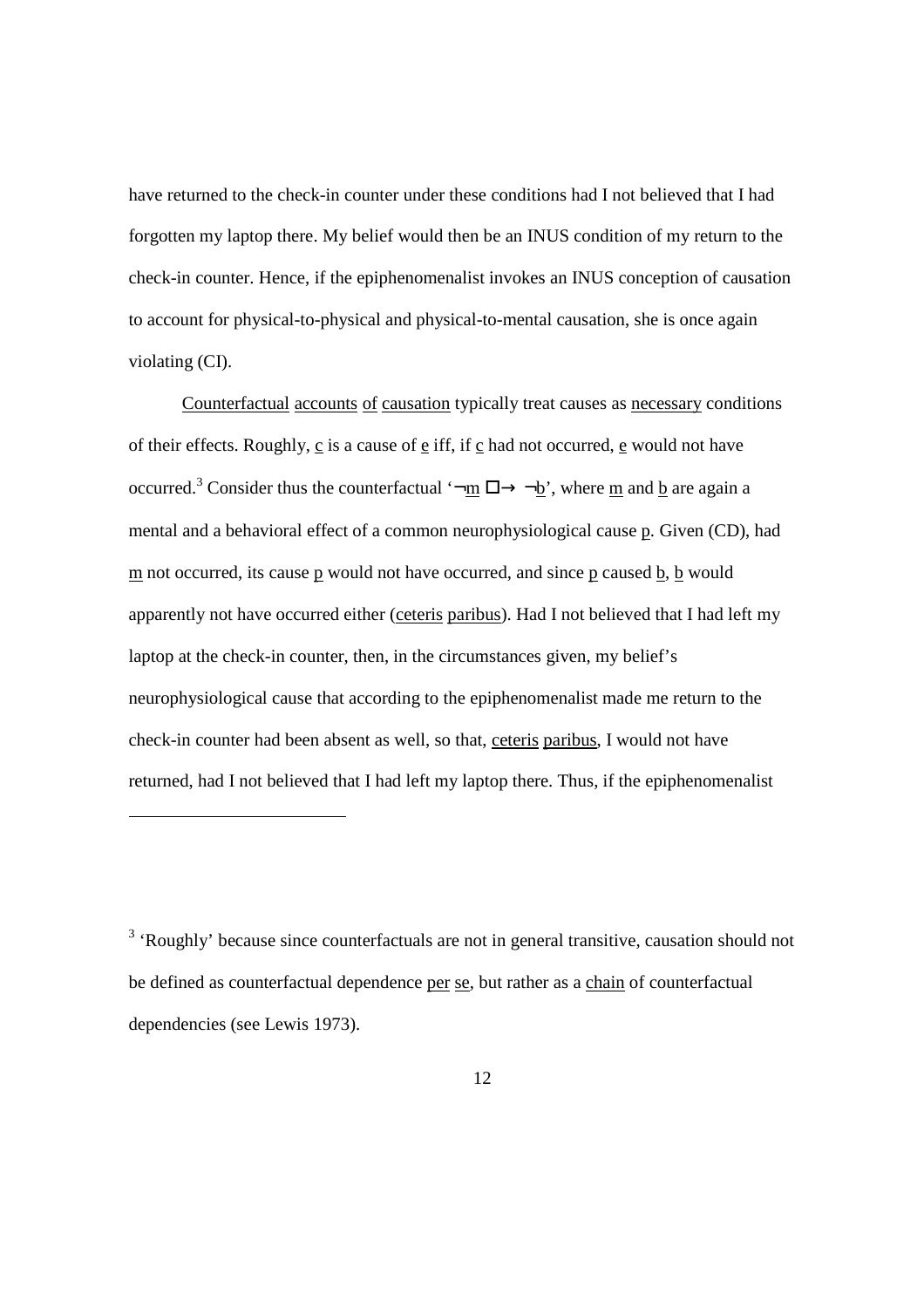invokes a counterfactual conception of causation to account for physical-to-physical and physical-to-mental causation, she is again violating  $(CI)^4$ .

Finally, the idea behind so-called 'conserved quantity' accounts of causation is that causation is best understood as essentially involving the transfer of some conserved physical quantity like energy or momentum (for more on this and the role of such accounts for the debate about mental causation, see Jaegwon Kim's contribution to this volume and

-

<sup>4</sup> There is a lot more to say on this issue though. Lewis has argued that if  $\underline{m}$  and  $\underline{b}$  are effects of a common cause p, ' $\neg$ m  $\square \rightarrow \neg \underline{b}$ ' is <u>false</u> (see Lewis [1979] and the Postscripts to Lewis [1973] and [1979] in Lewis [1986]). According to Lewis, p is not sufficient for m in the relevant possible worlds. When assessing similarity across worlds we must weigh the degree to which there are violations in the fundamental laws against the size of departure from particular matters of fact. Lewis argues that a possible world in which m does not occur but (due to a minor miracle)  $p$  occurs and causes  $\frac{b}{p}$  is closer to the actual world than any possible world in which  $\underline{m}$  and  $\underline{p}$  are both absent and we have to change the entire causal history of the world in question. These are contested issues, however. Suffice it to say that if the epiphenomenalist adopts a counterfactual account of causation, she at least owes us a detailed explanation for why counterfactuals like  $\rightarrow$   $\rightarrow$   $\rightarrow$   $\rightarrow$   $\rightarrow$   $\rightarrow$   $\rightarrow$  are supposed to be false.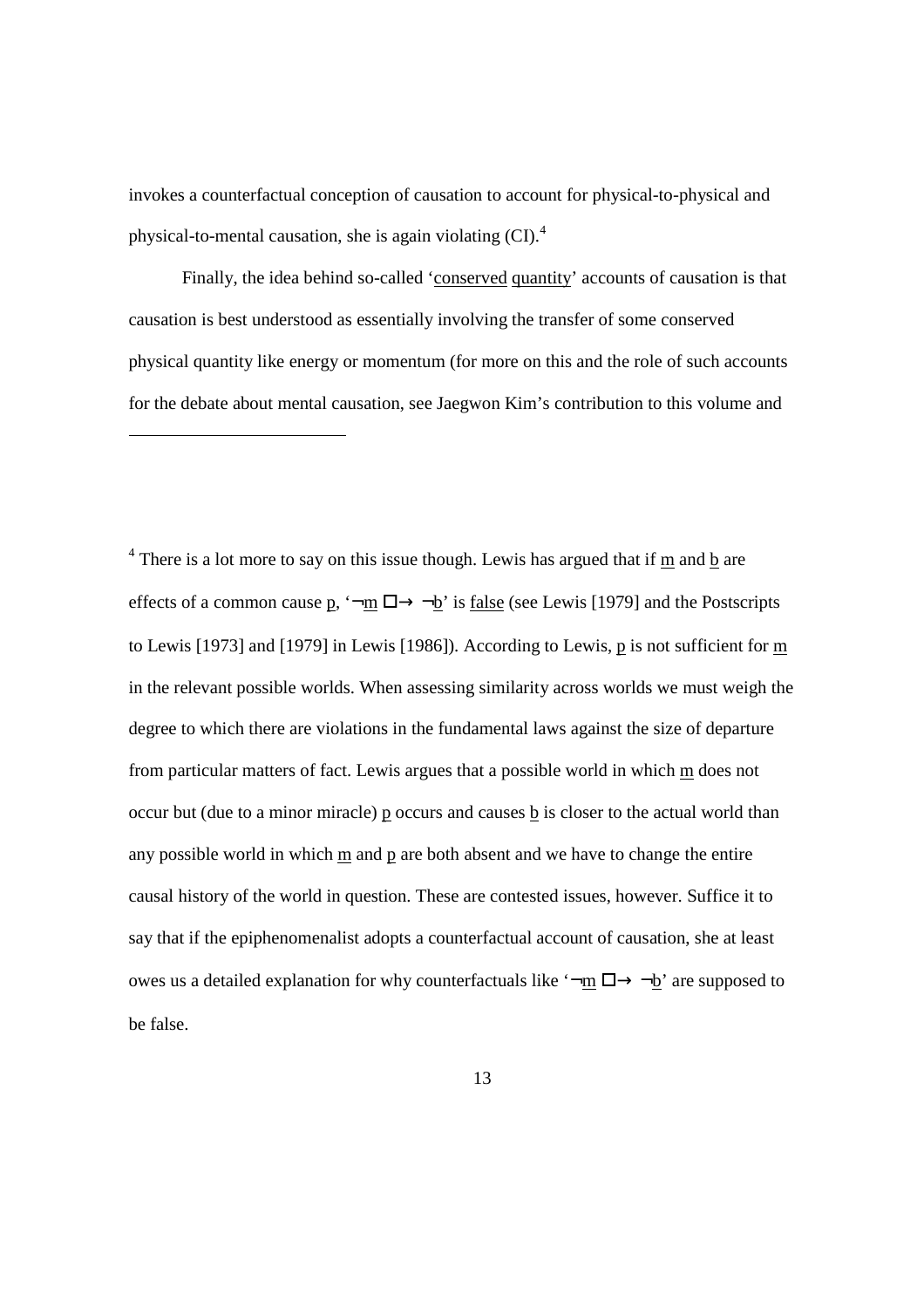Walter [2008b]). Such an account may seem attractive to the epiphenomenalist since, in contrast to the other approaches above, it nicely accounts for (CI). For if one accepts (IR) and conceives of the mental as something which is completely distinct from the physical, it is hard to see how mental entities could even be the kinds of things which are able to transfer a physical quantity like energy or momentum to physical entities.

On the other hand, however, if it is unintelligible how the mental could transfer energy or momentum to the physical, then for the very same reason it is also unintelligible how the physical could transfer energy or momentum to the mental, so that the kind of physical-to-mental causation required by (CD) would be impossible, too. Hence, if the epiphenomenalist invokes a conserved quantity conception of causation to account for the impossibility of mental-to-physical and mental-to-mental causation, she is violating (CD). Apart from that, (CI) and (CD) together entail the existence of 'causal dead-ends' unidirectional causal chains leading from the physical to the mental, but not back again to the physical. Hence, if causation consisted in the transfer of some physical magnitude, then (CI) and (CD) would apparently to lead to a 'drainage' of energy, momentum etc. that would violate physical conservation laws.

Although these brief remarks are far from exhaustive or conclusive, they show that it is unclear how a coherent overall account of the various causal claims to which the epiphenomenalist is committed would look. This objection goes deeper than the usual ones which purport to demonstrate that epiphenomenalism is incompatible with some apparently undeniable feature of our manifest image of the world. If correct, it shows that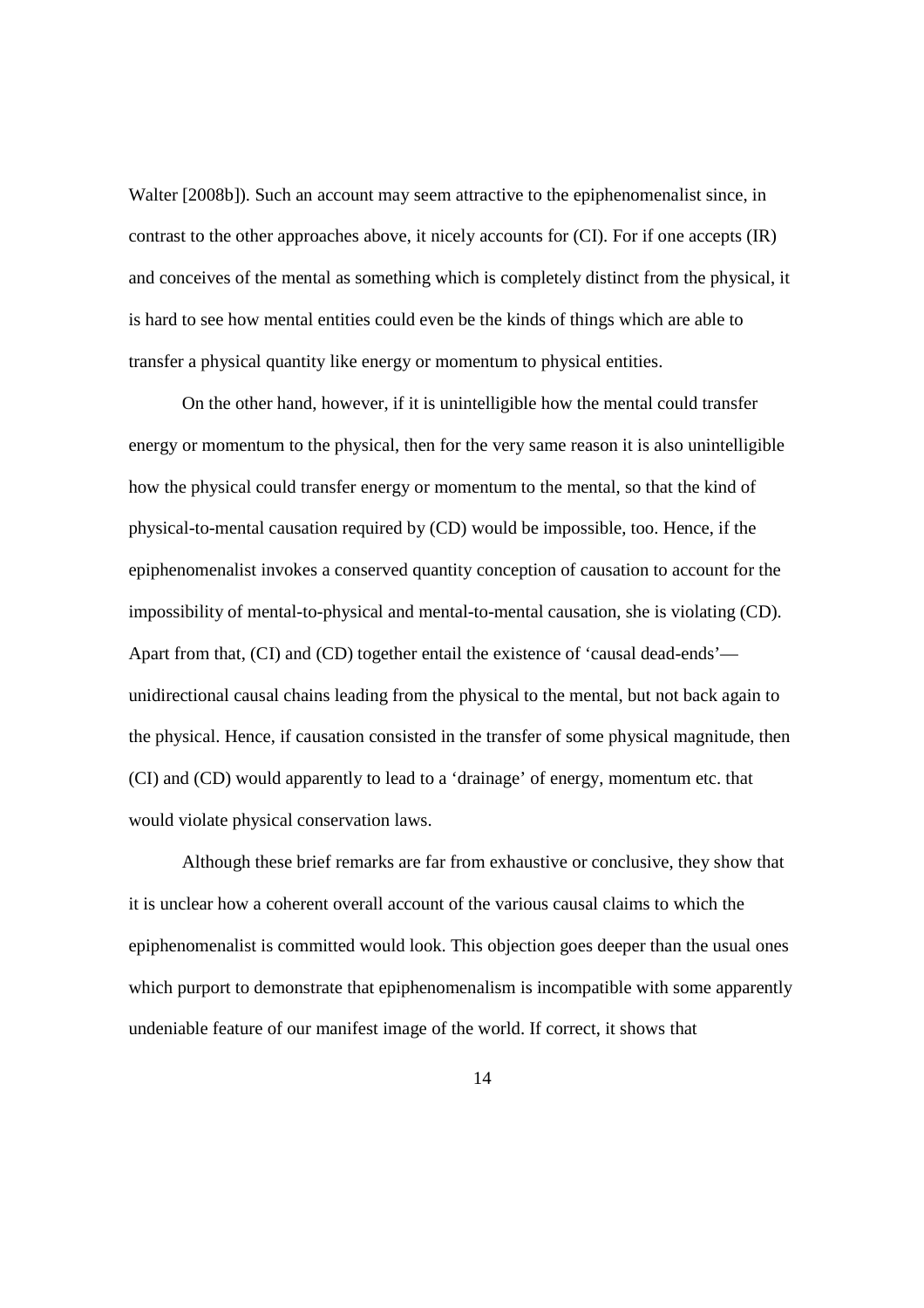epiphenomenalism cannot even be coherently formulated—not, at least, by adopting one of the currently leading accounts of causation. If epiphenomenalism is to have any chance of being credible, then—regardless of how it fares with regard to other objections—much more attention has to be paid to explaining what exactly causation is supposed to be according to the epiphenomenalist than has hitherto been paid.

## **5. Epiphenomenalism: An alternative conception**

The claim that the mental depends upon the physical is important for the epiphenomenalist. Traditionally, that claim is spelled out as (CD), i.e., as the claim that the mental is causally dependent upon the physical. In the light of the difficulties raised in the previous section, however, it may be legitimate to ask why the kind of dependence in question must be causal. What matters to the epiphenomenalist is not that the physical causally necessitates the mental, but that it necessitates it (so that selection for complex brains leads to a selection of conscious minds, and we can infer the presence of a similar mental life in others from the inferred similar neurophysiological causes of their behavior etc.). The idea that the mental non-causally depends upon the physical is familiar in the philosophy of mind where it has been discussed under the label of 'supervenience' or 'realization' during the past decades. Hence, why not replace (CD) by some principle that relies on a kind of non-causal determination like realization?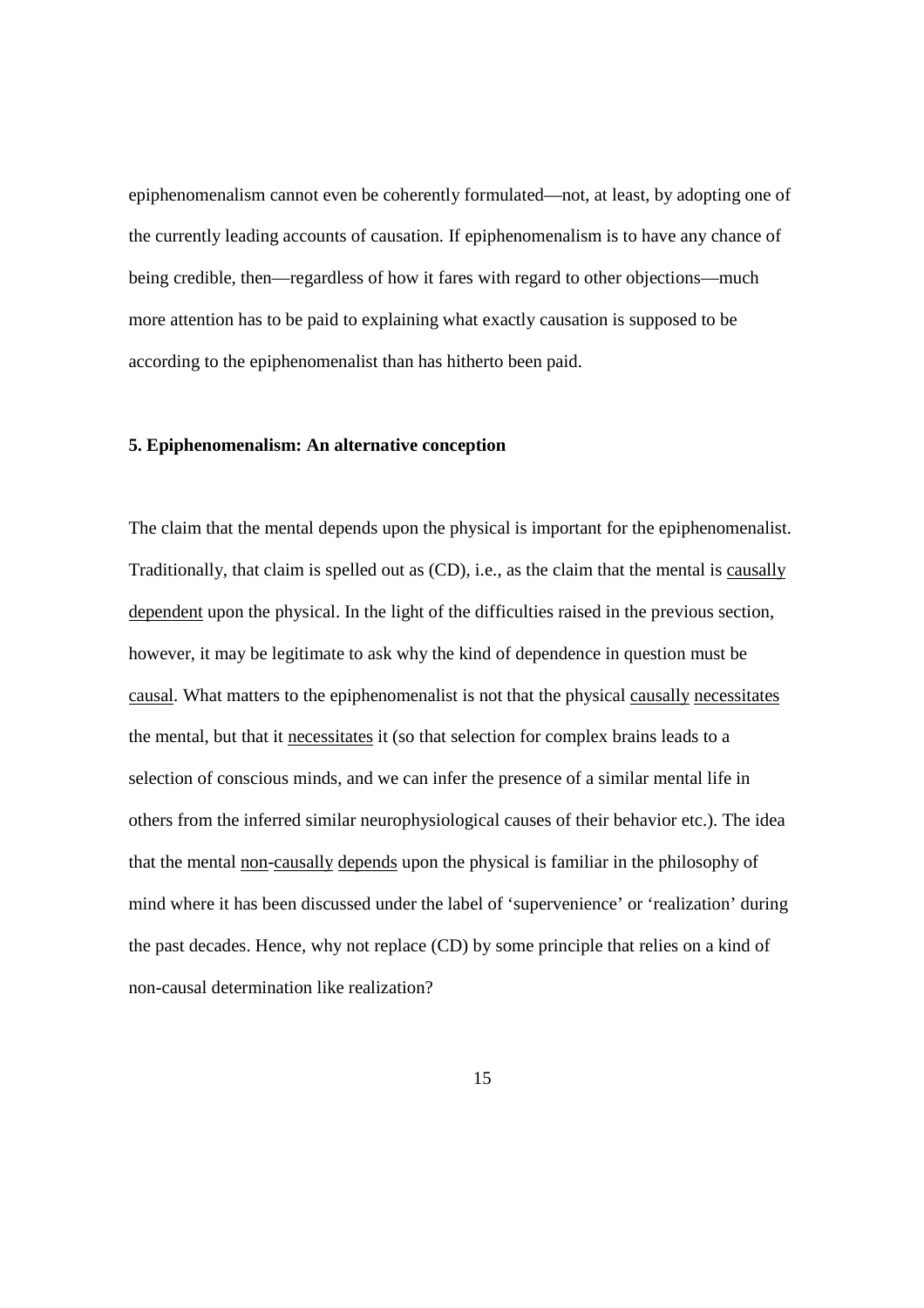# $(NCD)$  Every mental event is realized by a (set of) physical event(s). [Noncausal Dependence]<sup>5</sup>

The position spanned by (IR), (CI), (NCD), and (PC) avoids any problematic 'causal deadends.' Although there still is a unidirectional dependency of the mental upon the physical, that dependency is non-causal, so that (NCD) and (CI) do not violate physical conservation laws if a conserved quantity conception of causation is adopted. Moreover, adopting such a conception still accounts for the truth of (CI), but once (CD) is replaced by (NCD), it no longer conflicts with alleged cases of physical-to-mental causation, for there aren't any.

-

<sup>5</sup> Of course, being a realizer here cannot mean being a filler of a causal role, as a functionalist would usually hold, for the mental has no causal role to play according to the epiphenomenalist. An epiphenomenalist account of realization would have to comprise, at a minimum, the claim that realization is a relation between properties such that a property G (a set of properties  $\underline{G}_1, ..., \underline{G}_n$ ) realizes a property  $\underline{F}$  only if the instantiation of  $\underline{G}$  in an object  $\Omega$  (of  $G_1, \ldots, G_n$  in objects  $Q_1, \ldots, Q_n$ ) is sufficient for the instantiation of F in an object  $\mathbf{o}'$ , but not vice versa (see, for instance, Shoemaker's [2001] subset model of realization according to which  $G$  is realized by any property individuated by a set of causal powers that includes the causal powers bestowed by G).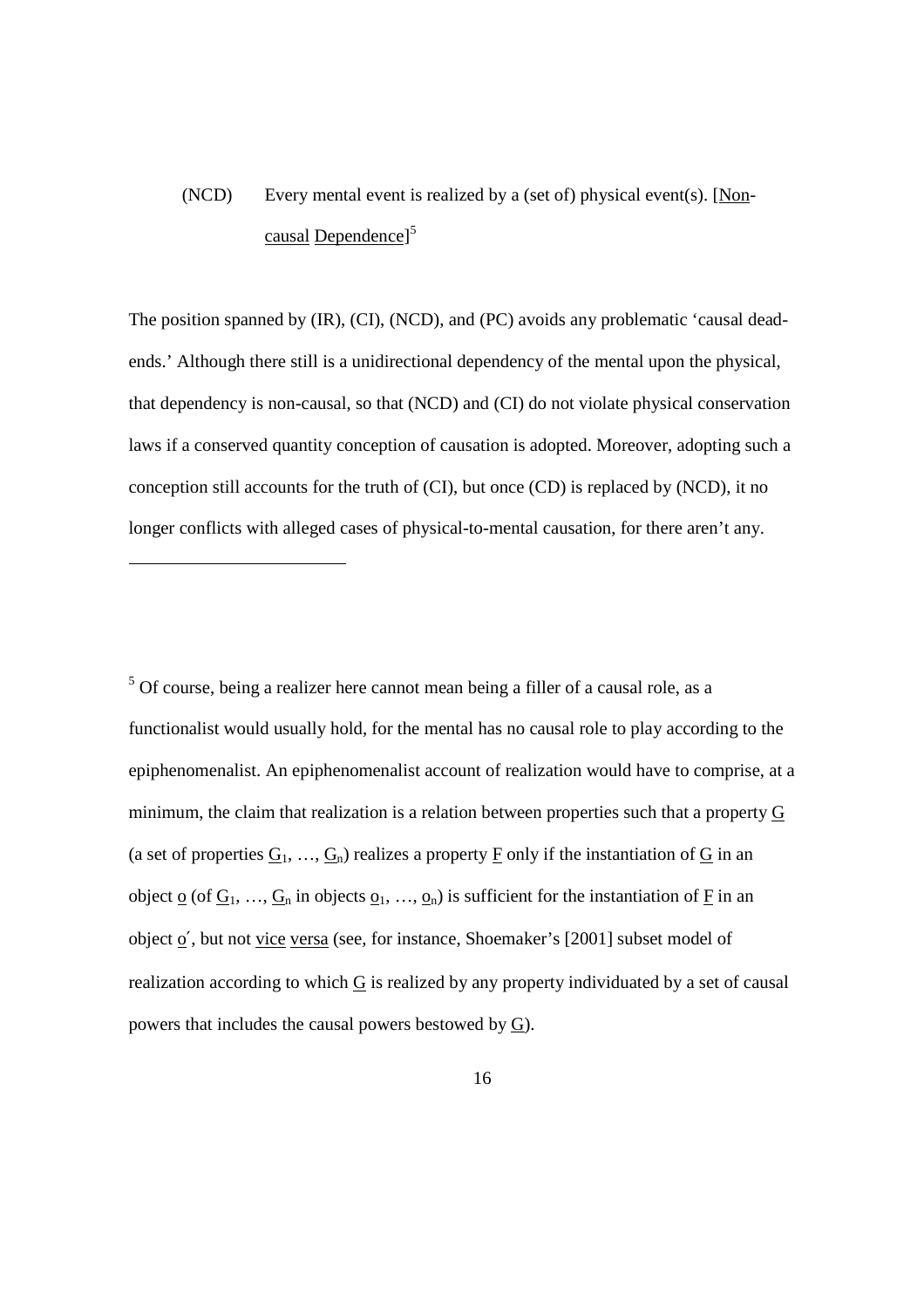Finally, if a conserved quantity conception of causation works at all, it arguably works best for the kind of physical-to-physical causation posited by (PC). Hence, if the epiphenomenalist could defend a conserved quantity account of causation (which is admittedly no easy task, but not unprecedented either; see, e.g., Kistler [1998], Hall [2004]), replacing (CD) by (NCD) would make her position consistent. Moreover, it seems that there would not be any disadvantage. The standard strategy for dealing with objections remains unaffected, as seen above (although it is still not altogether convincing; see, e.g., sects. 2 and 3), and since realization is standardly taken to be compatible with a broadly physicalistic attitude, a general dismissal of dualism does not do as an objection against this alternative version of epiphenomenalism.

However, why would one adopt such a position? If one is prepared to accept that the mental is realized by the physical, and thus in some broad (non-reductive) sense part of the physical, then why would one still hold that it is an epiphenomenon? Generally speaking, the motivation for adopting the alternative version of epiphenomenalism is the same as the motivation for adopting traditional epiphenomenalism. On the one hand, there is the intuition that the mental and the physical are in some robust sense distinct; on the alternative version of epiphenomenalism, that intuition is accounted for by (NCD) and

17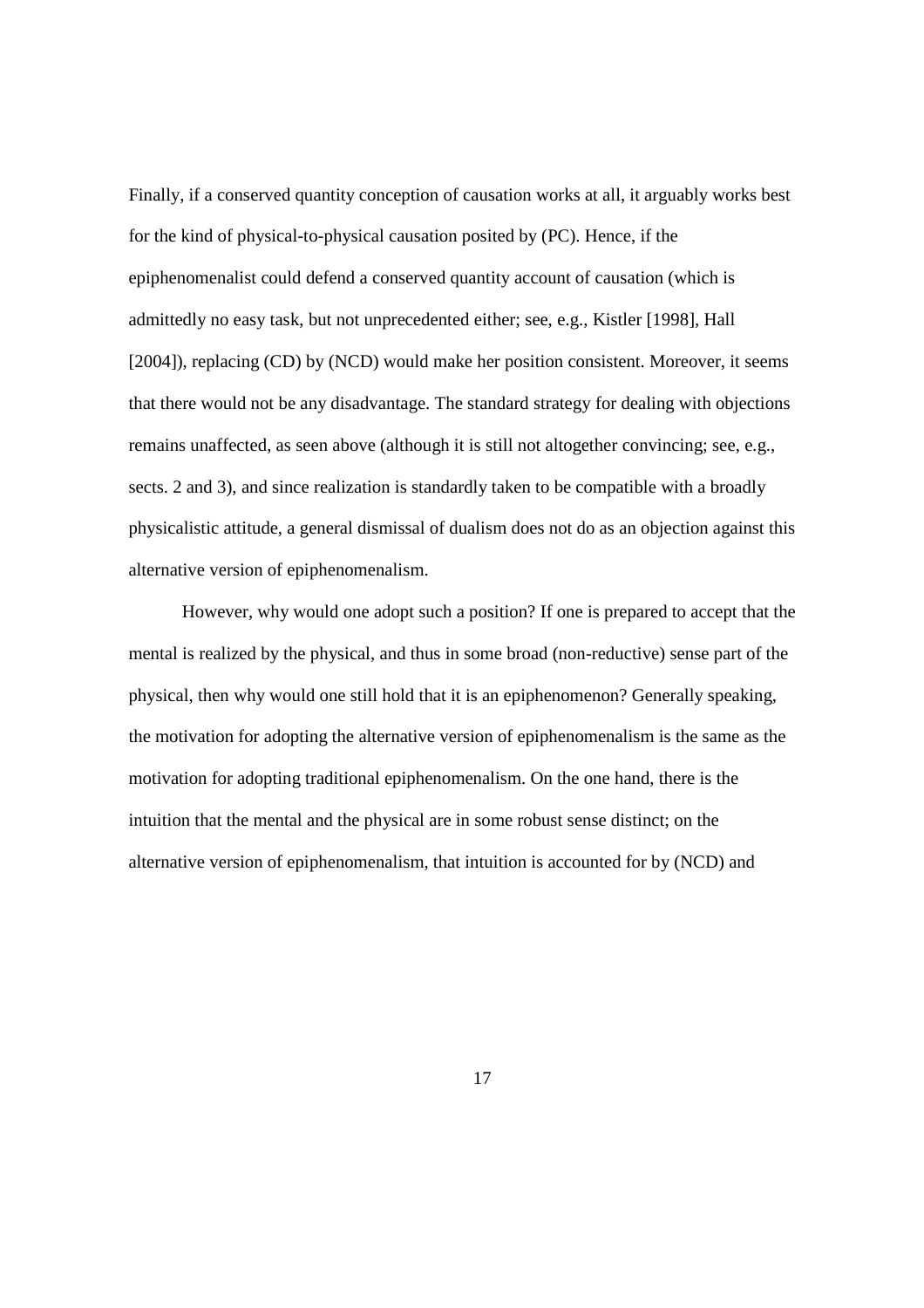$(IR)$ .<sup>6</sup> On the other hand, there is the intuition that as far as causation is concerned, the primacy is with the physical; on the alternative version of epiphenomenalism, that intuition is accounted for by the conserved quantity account of causation, which arguably restricts causation to the (fundamental) physical level. As a consequence, it seems that the mental cannot contribute anything to 'the go' of the universe, i.e., mental events cause neither physical nor mental events. One will be lead to such a position if one thinks that traditional epiphenomenalism is untenable (for instance for the reason stated in sect. 4), but also finds the various accounts of mental causation that have been offered by so-called 'non-reductive physicalists' unconvincing. It is a position for all those who (like me) are reluctant to endorse traditional epiphenomenalism and instead replace its unabashedly dualistic worldview with a more naturalistic view according to which the mental is realized by the physical, but at the same time find mental causation problematic because they just cannot see how an adequate account of mental causation would go.<sup>7,8</sup>

 $<sup>6</sup>$  Indeed, on a plausible understanding of (NCD) it entails (IR), since realization is arguably</sup> a non-reductive relation.

-

<sup>7</sup> See Walter (2005) for an argument against Jackson and Pettit's attempt to ground mental causation in the mental's ability to figure in so-called 'program explanations,' Walter (2007b) for an argument against Lynne Baker's attempt to ground mental causation in the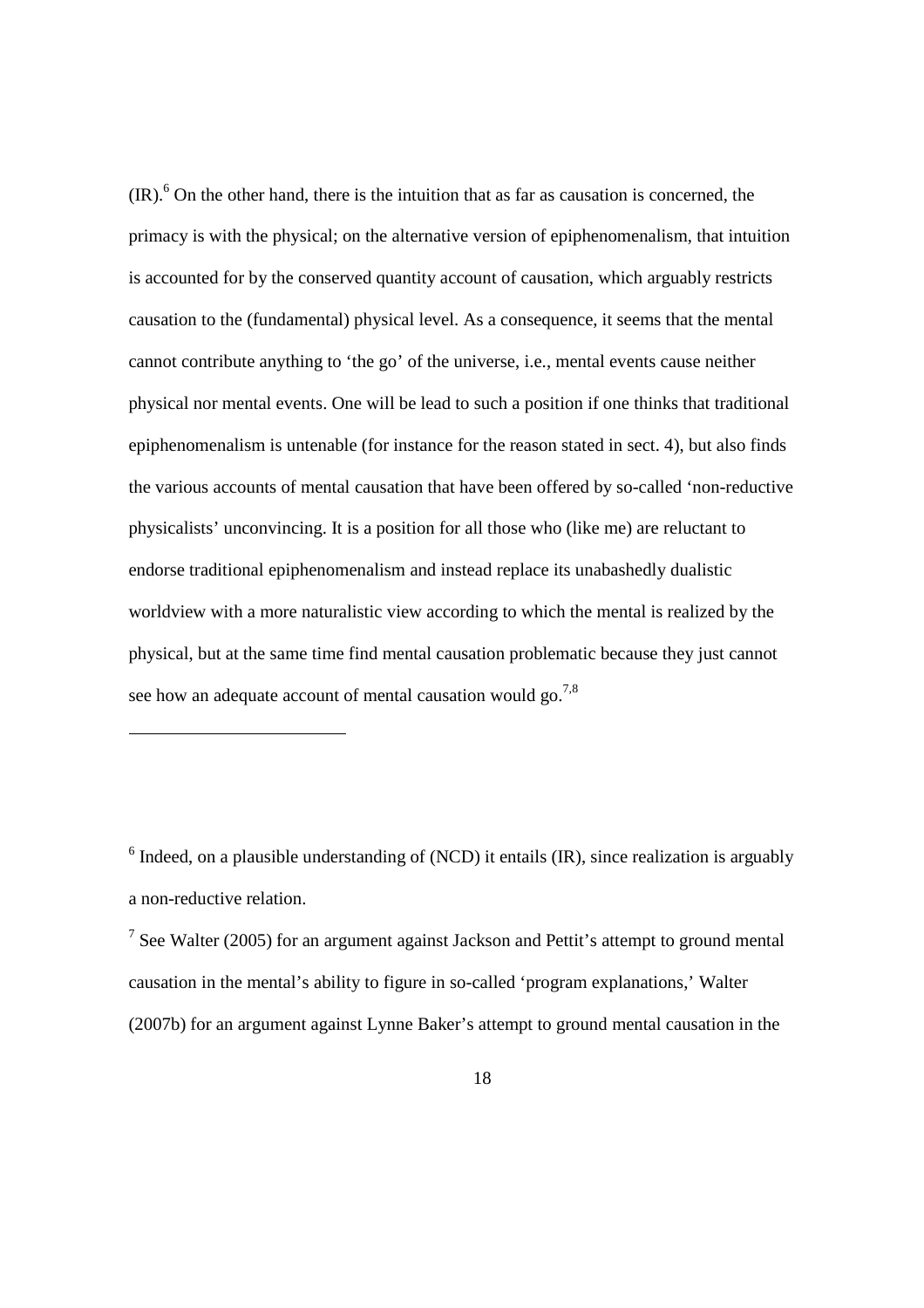## **References**

-

Benecke, E., 1901. On the aspect theory of the relation of mind to body. Proceedings of the Aristotelian Society, 1, 18–44.

Broad, C.D., 1925. The Mind and its Place in Nature. London: Routledge.

- Carroll, S., 2005. Endless Forms most Beautiful: The New Science of Evo Devo and the Making of the Animal Kingdom. New York: Norton.
- Corabi, J., 2007. Evolutionary Arguments and the Mind-Body Problem. Unpublished dissertation, Rutgers, 2007.
- Dennett, D., 1987. True believers. In: Dennett, The Intentional Stance. Cambridge, MA: MIT Press, 13–35.

Gould, S. and Lewontin, R., 1979. The spandrels of San Marco and the panglossian

mental's special explanatory status, and Walter (2007c) for an argument against Stephen Yablo's appeal to the determinable/determinate distinction in the attempt to prevent a preemption of the mental by the physical.

<sup>8</sup> I'm indebted to Brian McLaughlin for his helpful comments on earlier drafts of this paper and to Lena Kästner.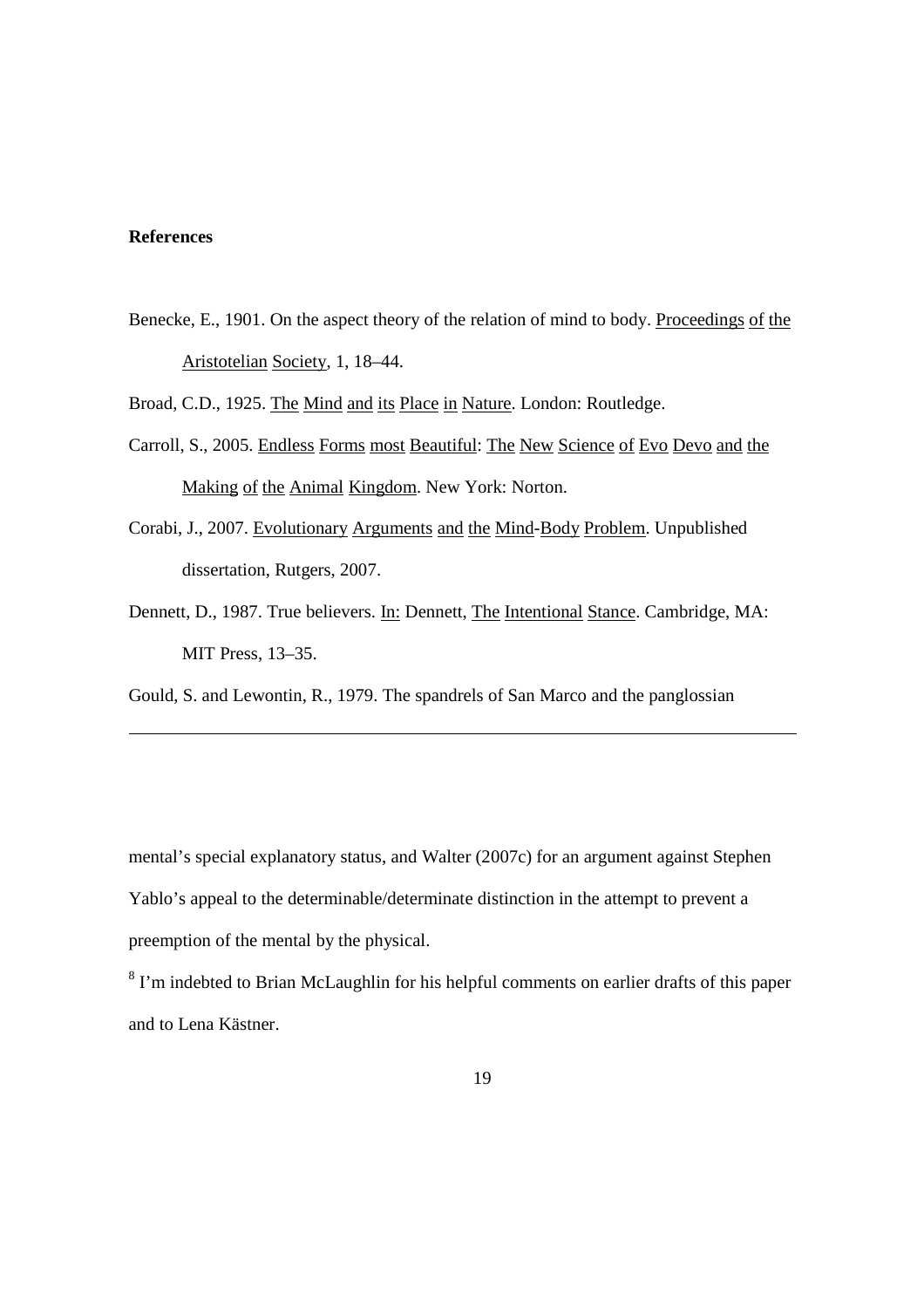paradigm: A critique of the adaptationist programme. Proceedings of the Royal Society London, B205, 581–598.

- Hall, N., 2004. Two concepts of causation. In: J. Collins, N. Hall and L.A. Paul, eds. Causation and Counterfactuals. Cambridge, MA: MIT Press, 225–276.
- Huxley, T., 1874. On the hypothesis that animals are automata, and its history. Fortnightly Review, 22, 555–580.
- Jackson, F., 1982. Epiphenomenal qualia. Philosophical Quarterly, 32, 127–136.
- Kistler, M., 1998. Reducing causality to transmission. Erkenntnis, 48, 1–24.
- Lachs, J., 1963. Epiphenomenalism and the notion of cause. Journal of Philosophy, 60, 141–145.
- Lewis, D., 1973. Causation. Journal of Philosophy, 70, 556–567.
- Lewis, D., 1979. Counterfactual dependence and times arrow. Noûs, 13, 455–476.
- Lewis, D., 1986. Philosophical Papers, vol. 2. Oxford: Oxford University Press.
- Mackie, J., 1974. The Cement of the Universe. Oxford: Clarendon Press.
- Popper, K., 1978. Natural selection and the emergence of mind. Dialectica, 32, 339–355.
- Robinson, W., forthcoming. Evolution and epiphenomenalism. Journal of Consciousness Studies.
- Sellars, W., 1962. Philosophy and the scientific image of man. In: R. Colodny, ed. Frontiers of Science and Philosophy. Pittsburgh, PA: University of Pittsburgh Press, 33–78.
- Shoemaker, S., 2001. Realization and mental causation. In: C. Gillett and B. Loewer, eds. Physicalism and its Discontents. Cambridge: Cambridge University Press, 74–98.